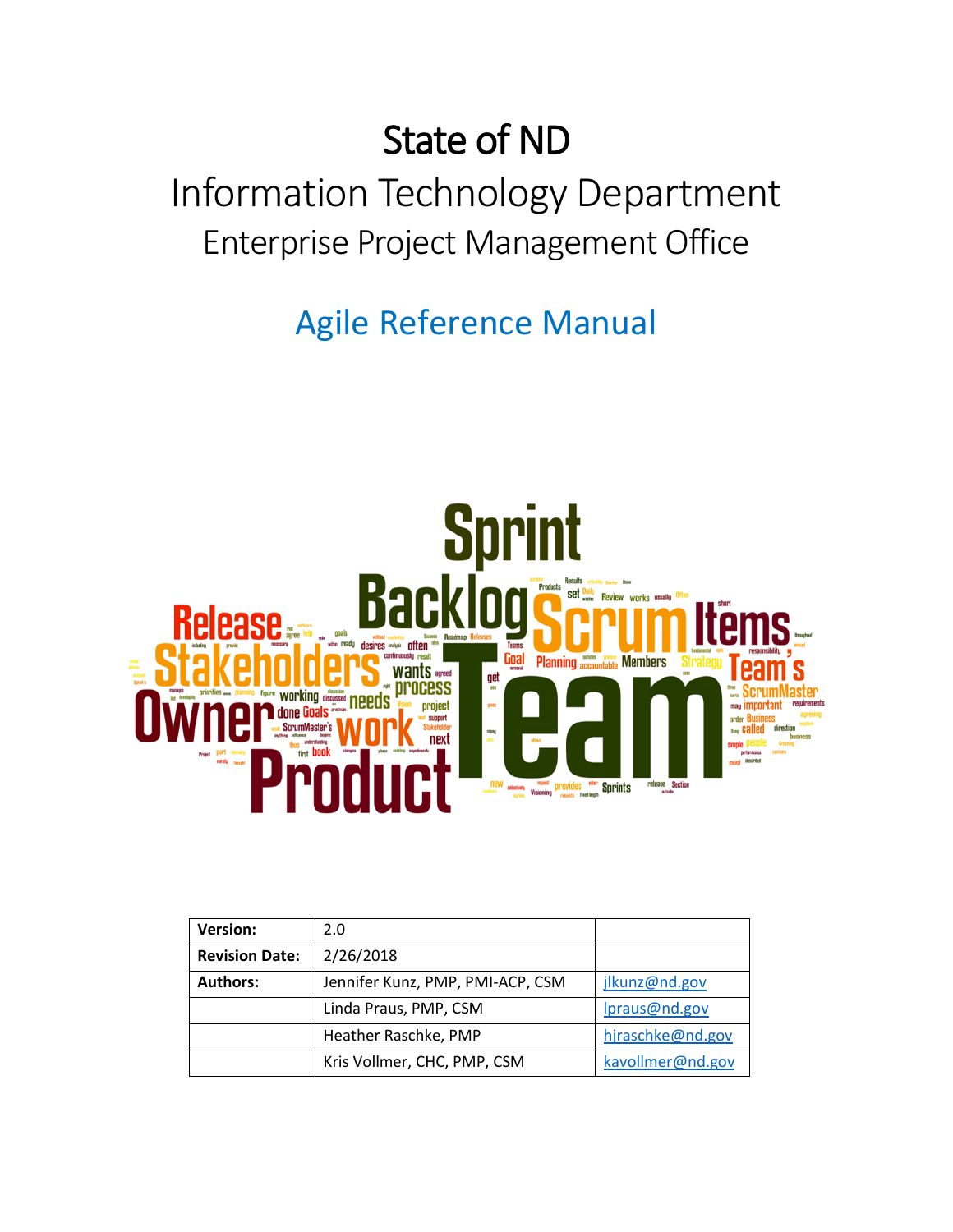## **Table of Contents**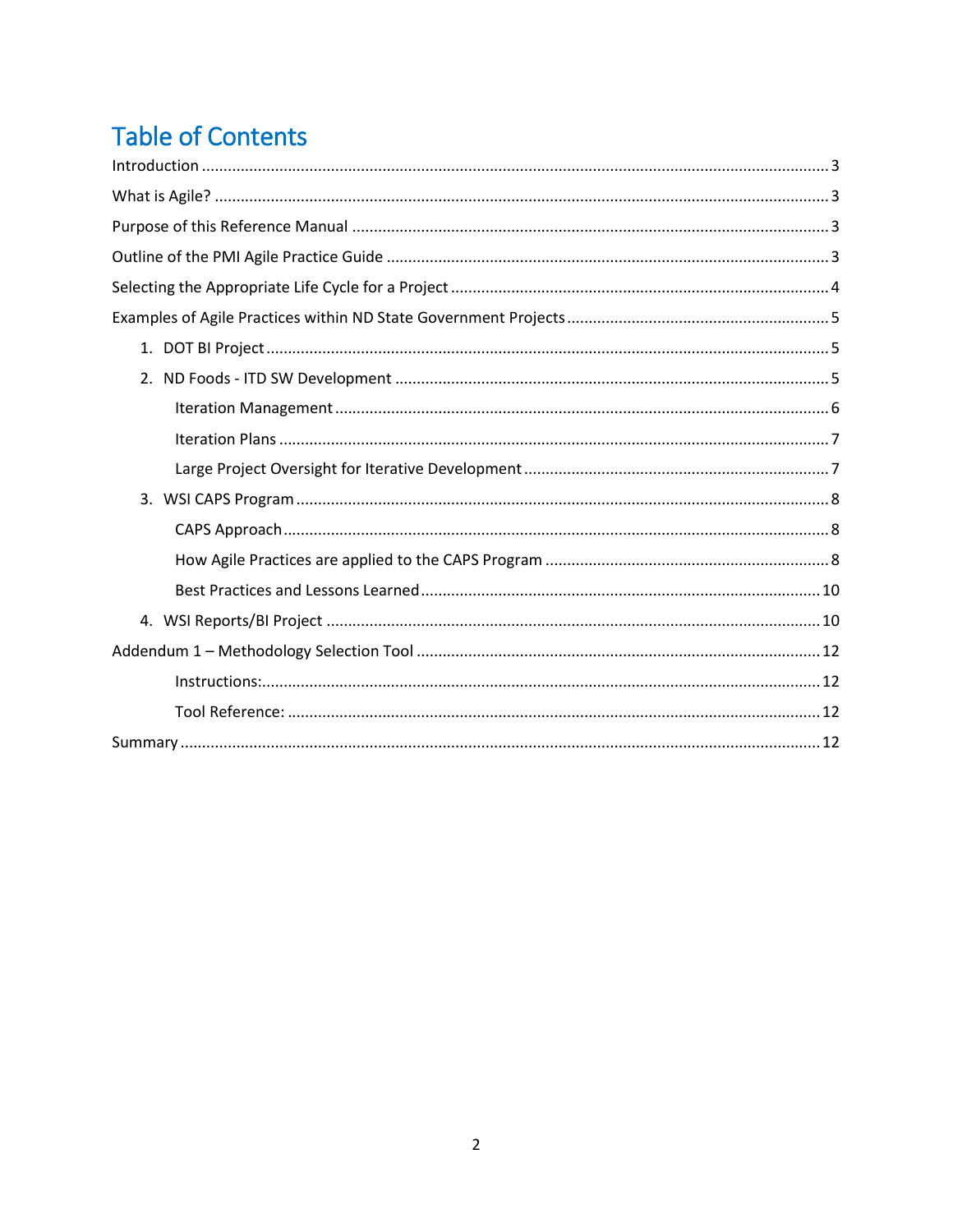## <span id="page-2-0"></span>Introduction

This document has been developed for the Information Technology Department (ITD) Enterprise Project Management Office (EPMO). The target audience is the project managers within the EPMO, but the content is intended to be helpful for others in State Government.

**NOTE**: there are links to documents within this manual that will only be available to employees in ITD. Please contact one of the Agile team members for those documents.

## <span id="page-2-1"></span>What is Agile?

Agile approaches and methods are umbrella terms that cover a variety of frameworks and methods. If one performs a Google search on the phrase "what is agile," the return is over 111,000,000 results. Therefore, since this document serves as a guide for project managers, the definition of agile and its key principles is taken from the Project Management Institute (PMI) Project Management Body of Knowledge (PMBOK) Sixth Edition:

Agile: "A term used to describe a mindset of values and principles as set forth in the Agile Manifesto."

Agile Mindset: "A way of thinking and behaving underpinned by the four values and twelve principles of the Agile Manifesto."

Agile Manifesto: "The original and official definition of agile values and principles."

Agile Life Cycle: "An approach that is both iterative and incremental to refine work items and deliver frequently."

## <span id="page-2-2"></span>Purpose of this Reference Manual

This document is not intended to teach the project manager about agile concepts. The recommended resource for that purpose is the PMI Agile Practice Guide which was bundled into the latest PMBOK.

The purpose of this Agile Reference Manual (Manual) is to provide you with examples and options for managing an agile project in State Government, utilizing concepts presented in the Agile Practice Guide.

## <span id="page-2-3"></span>Outline of the PMI Agile Practice Guide

You are highly encouraged to review the PMI Agile Practice Guide before continuing further with this Manual. The electronic version is bundled with PMBOK v6, available for free download with your PMI membership and located under the Foundational Standards area on the PMI website. [https://www.pmi.org/pmbok-guide](https://www.pmi.org/pmbok-guide-standards/foundational/pmbok/sixth-edition)[standards/foundational/pmbok/sixth-edition.](https://www.pmi.org/pmbok-guide-standards/foundational/pmbok/sixth-edition) There is also a hard-copy version available in the EPMO.

The outline of the PMI Agile Practice Guide is as follows:

- 1. Introduction
- 2. An Introduction to Agile
- 3. Life Cycle Selection
- 4. Implementing Agile: Creating an Agile Environment
- 5. Implementing Agile: Delivering in an Agile Environment
- 6. Organizational Considerations for Project Agility
- 7. A Call to Action
- 8. Annex, Appendices, References, Bibliography, Glossary, Index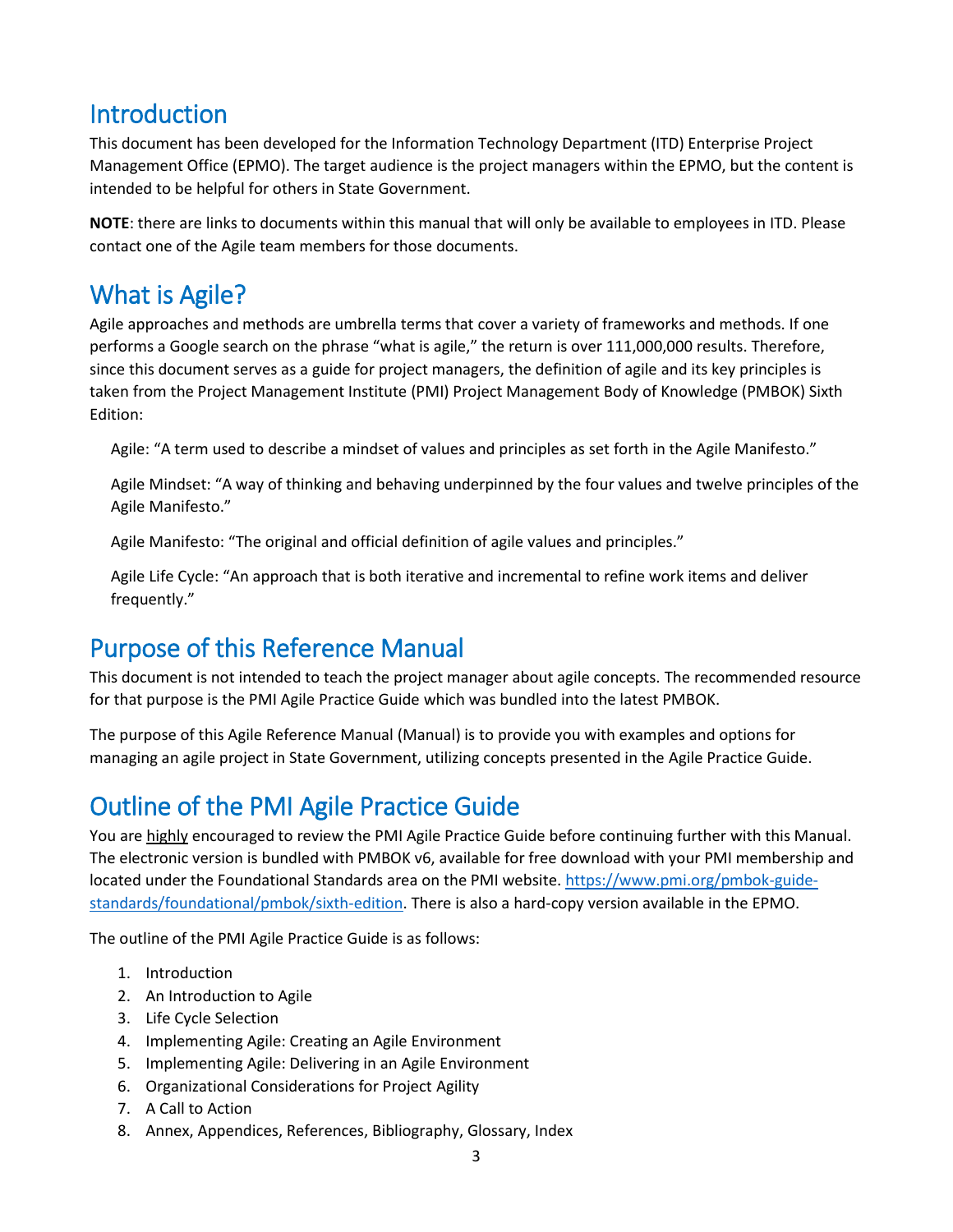## <span id="page-3-0"></span>Selecting the Appropriate Life Cycle for a Project

All projects are different and there are a variety of life cycles / methodologies that can be applied. The PMI Agile Practice Guide provides a thorough review of the four general types of project management life cycles, including Agile methodologies.

The following guidance is recommended for selecting the appropriate life cycle for a project, prior to Project Plan approval. The project should be assessed, both in requirements and the means of delivery.

| <b>Task</b> |                                                                                                                                                 | <b>Primary Owner</b>                                                               |
|-------------|-------------------------------------------------------------------------------------------------------------------------------------------------|------------------------------------------------------------------------------------|
|             | 1. Review the PMI Agile Practice Guide, in particular, Section $3 -$<br>Life Cycle Selection and Annex 3 - Common Agile and Lean<br>Frameworks. | Project Manager                                                                    |
|             | 2. Review the next section below "Examples of Agile Practices with<br>ND State Government Projects."                                            | Project Manager                                                                    |
| 3.          | Complete the Methodology Selection Tool in Addendum 1 of this<br>Manual.                                                                        | Project Manager (with input<br>from Sponsor, Technical<br>Lead, and Business Lead) |
| 4.          | Identify the methodology for the project. Document the selected<br>methodology within the Project Plan.                                         | Project Manager (with input<br>from Sponsor, Technical<br>Lead, and Business Lead) |
| 5.          | Implement and adjust as needed.                                                                                                                 | <b>Project Team</b>                                                                |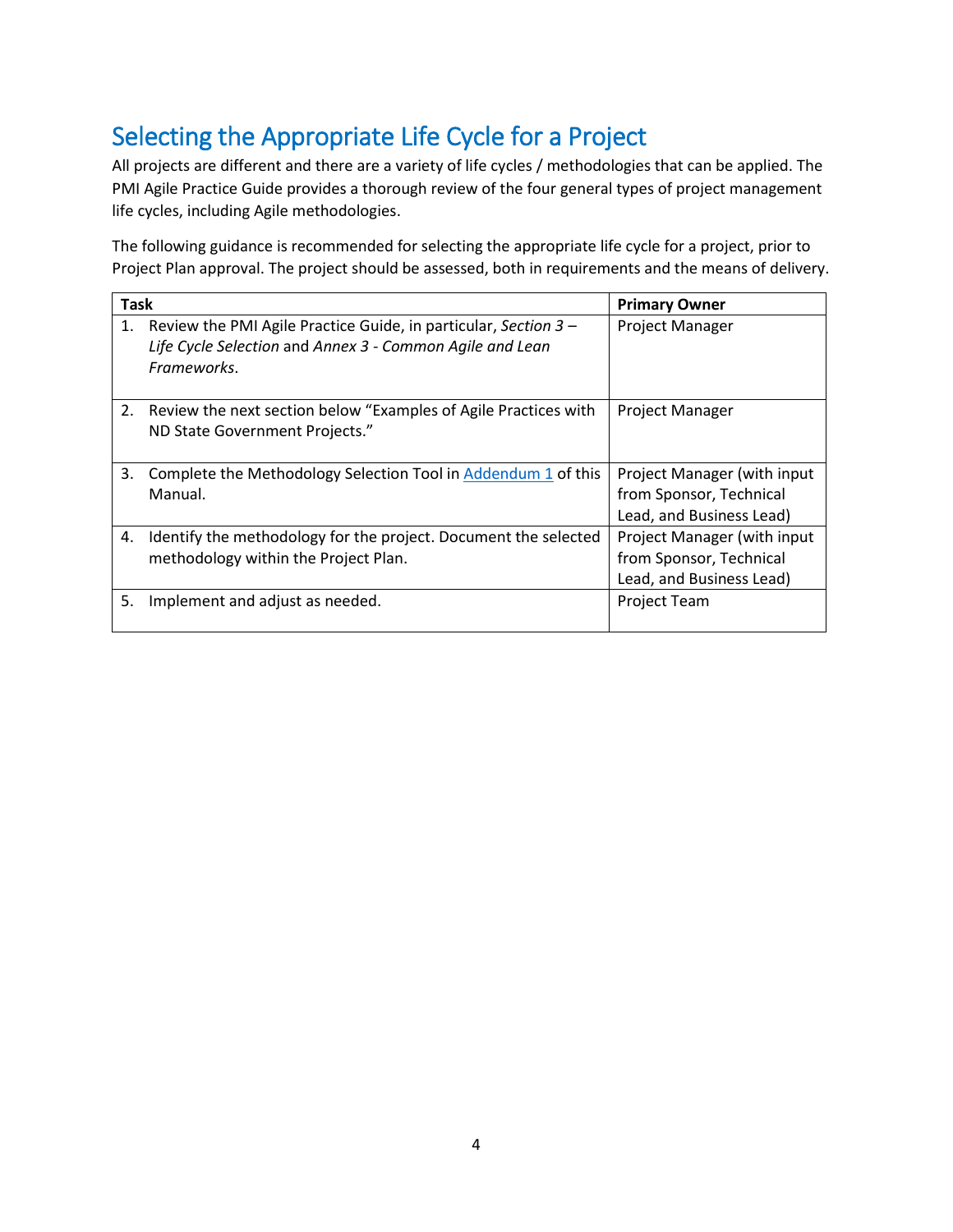## <span id="page-4-0"></span>Examples of Agile Practices within ND State Government Projects

How is agile being applied on our projects today? The following section summarizes the agile approaches to past and current State Government projects. The project manager(s) who worked on these projects are also named for reference if you have further questions.

NOTE: some of these links may change, please contact the project manager (or a PM Team Lead if that individual has moved on) in case a link is no longer working.

## <span id="page-4-1"></span>1. DOT BI Project

### *Project Manager – Heather Raschke (previously Darin Anderson)*

The DOT BI Project delivers a one-stop shop for all DOT executives for road construction projects statewide. The technology is a Cognos Dashboard.

The objective for Phase II is to add data sources to the project dashboard. Since this was to involve small chucks of work, it was decided to use some agile methods to manage this project.

The first agile method is using a sprint/iteration for each data source to be added. This worked well due to the efforts for all data sources repeating the work each time a data source was added.

The second agile method incorporated into the DOT BI Phase II project was stand up meetings. Instead of doing these daily, the team has two stand-up meetings per week (Tuesday/Thursday). These meetings are kept very short and any in-depth conversations are taken offline. This is strictly to give status, discuss road blocks and resolutions for issues.

These methods have worked well for the project and will be incorporated into similar projects in the future.

## <span id="page-4-2"></span>2. ND Foods - ITD SW Development

### *Project Manager – Heather Raschke*

Originally developed and implemented in 2012 by ITD, NDFoods is a computer system for program application, claims and United States Department of Agriculture (USDA) Foods management. While the application has been a good product for (DPI), it is in need of repair and upgrading to meet the current needs of the agency and its customers.

This project supports DPI's Vision, Mission, and Priorities in the following manner:

- The project's solution will fix inaccuracies in the system and re-work system components to allow for a higher quality of data and decision making.
- The project's solution will incorporate additional budget types and financial management into the system. This is currently managed as a separate process outside of the system, leading to inefficient processes, communications, and decision making.

The Systems Development Life Cycle (SDLC) employed on this project is iterative. Information regarding the iterative development methodology is described below and can also be found in the Project Plan in Section 17.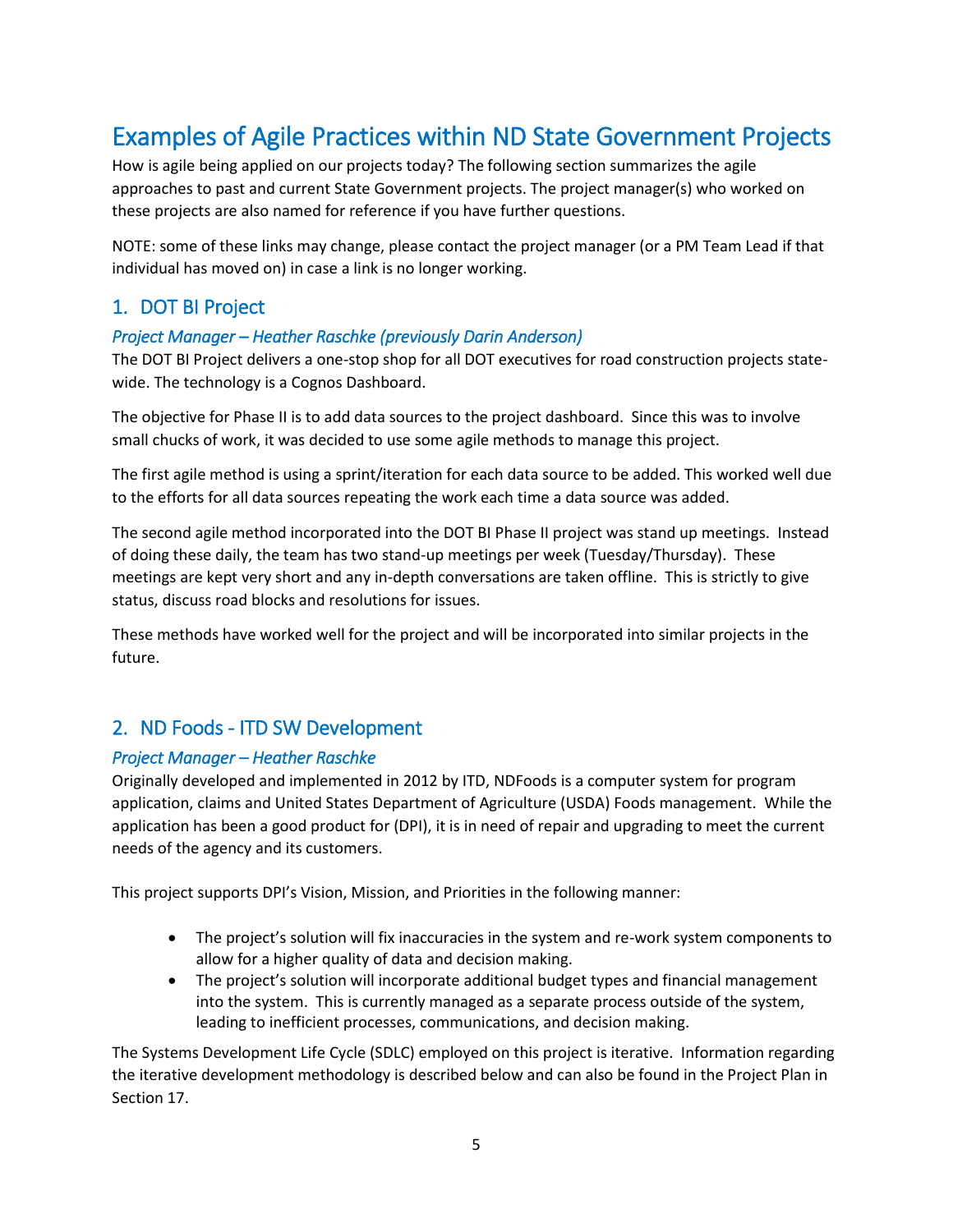An iterative development methodology is an approach used to develop software through smaller iterative cycles containing analysis, design, development, and testing processes. With each subsequent iteration, additional features may be added until a full system is formed.

An iterative development methodology allows small but usable chunks of code to developed, tested, and potentially pushed to production at the end of each iteration. Doing so allows the stakeholders to get a return on their investment throughout the duration of the project. It also allows the project manager and project team to adjust processes as necessary, thereby becoming more efficient with each passing iteration. Lastly, an iterative development methodology reduces the risk of software development by ensuring upfront that that the user community and the developers have a similar understanding of the requirements.

## <span id="page-5-0"></span>Iteration Management

The iterative development methodology to be used on this project will be tailored to the specific circumstances of this project. Factors taken into account include:

- 1. An existing application will be modified, enhanced, and re-worked to meet the needs of the stakeholders
- 2. The scope is identified, but may be vague in some instances.
- 3. The development team lead manages her team through the use of individual WMS assignments for each scope item, which allows the work to be tracked at a more granular level

For this project, there will be three phases. See the project charter for a list of the business objectives and measurements associated with each phase.

<https://share.nd.gov/pmo/dpi/NDFOODS2/Deliverables/NDFOODS%20project%20charter.docx>

Each phase will consist of multiple of iterations. For phase 1, the iterations will be six calendar weeks in length (which may or may not equate to six weeks of business days depending on holidays). Because the development team deploys code into production on Tuesdays, each iteration will start on a Thursday (i.e. two days after the prior iteration is deployed to production). Future scope items and data will be collected during this time for future iterations. Only one iteration will be planned at a time.

Each iteration will have distinctive planning, executing, and closing project management (PM) phases. Each PM phase will coincide with a particular software development life cycle (SDLC) phase

| <b>PM Phase</b> | <b>SDLC Phase</b>               | <b>Notes</b>                                                                                                                                                                                          |
|-----------------|---------------------------------|-------------------------------------------------------------------------------------------------------------------------------------------------------------------------------------------------------|
| Planning        | Analysis                        | Iterations will be planned using the result of the<br>analysis conducted by the developers. Planning<br>and analysis will take place for new iterations<br>while the current iteration is in testing. |
| Executing       | Design, Development,<br>Testing | This is basically a traditional development life<br>cycle, but in a shortened form with a small<br>scope.                                                                                             |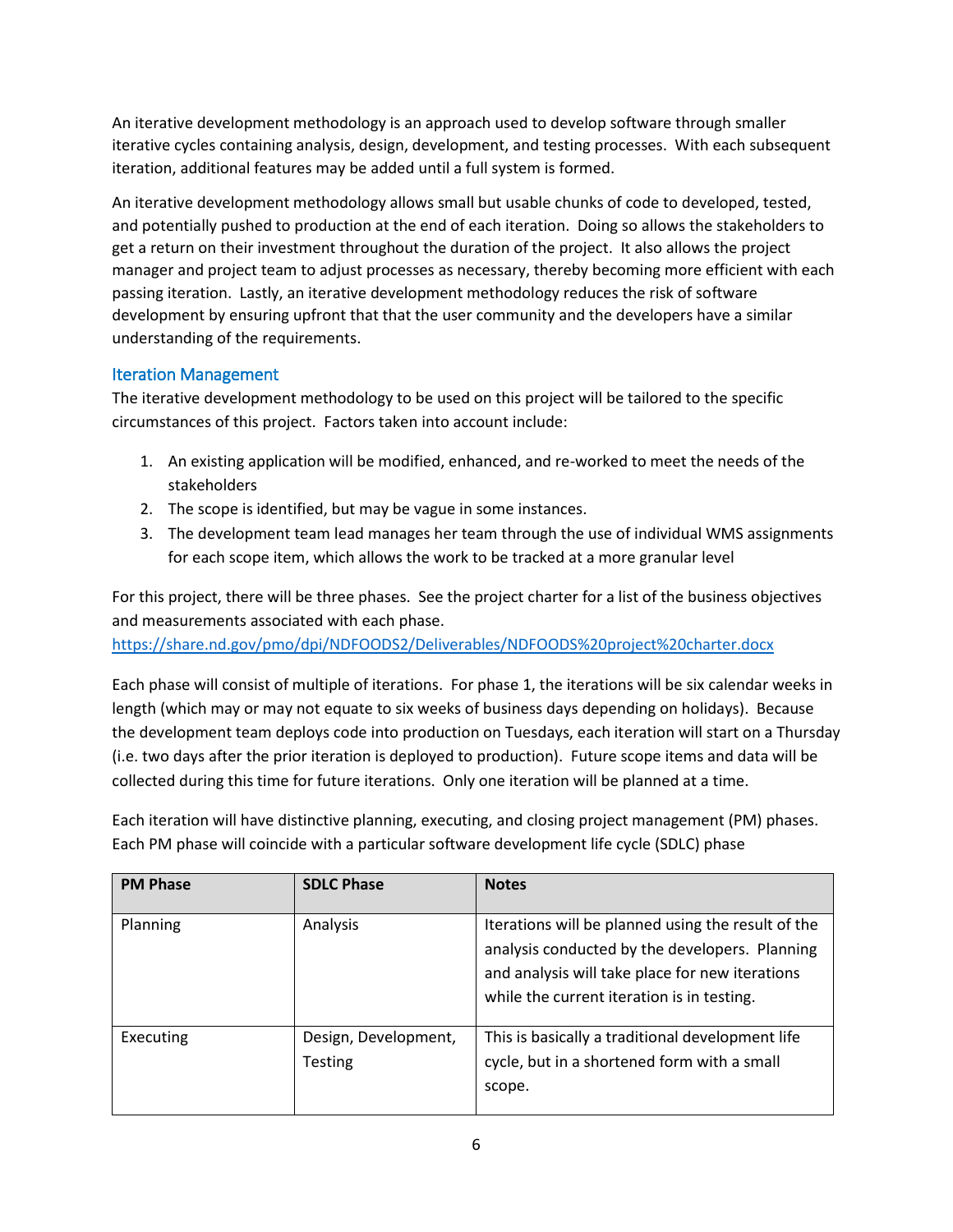| (Monitoring and<br>Controlling) |                |                                                                                                                                                                             |
|---------------------------------|----------------|-----------------------------------------------------------------------------------------------------------------------------------------------------------------------------|
| Closing                         | Implementation | If applicable, the tested code is pushed to<br>production.<br>Lessons learned are documented which assists<br>the team in improving processes for subsequent<br>iterations. |

### <span id="page-6-0"></span>Iteration Plans

Iteration plans will be stored in SharePoint at the following location:

### <https://share.nd.gov/pmo/dpi/NDFOODS2/Deliverables/Forms/Default.aspx>

An iteration plan template can be found at the following location: <https://share.nd.gov/pmo/dpi/NDFOODS2/Deliverables/Iteration%20Plan%20Template.xlsx>

Each Iteration Plan will be sent to the project sponsor for approval in WMS – once at the beginning of the iteration and once at the end. The project sponsor will be asked to sign off that the iteration plan is complete and contains the negotiated scope. At the end of the iteration, the project sponsor will again sign-off on the iteration plan, indicating the acceptance of the iterations' outcome.

Iterations are:

- 1. Time-boxed. A specific amount of time is chosen for each iteration. The Time-box does not change even if the scope is not completed per the scheduled iteration end date.
- 2. Flexible. Scope may be transferred from one iteration to another. However, if the scope is not completed at the end of the time-box, the iteration is not considered to be 100% complete.
- 3. Realistic. Not every scope item will be ready for production at the end of its first iteration. Instead, the status of each scope item should be planned for (e.g., requirement 142 will be 20% coded at the end of the iteration).

Iteration Plans contain both summary and detailed information. The summary provides an overview of the status of the iteration. The detail section contains information about the work to be performed (such as who is assigned, what the anticipated cost is, etc.).

Note: The iteration plans used for this project contain calculated fields in blue text.

### <span id="page-6-1"></span>Large Project Oversight for Iterative Development

As stated above, time-boxes may be completed, but the associated scope may not be. The variance reports will show the percent complete the scope is for the iteration even through the time-box may have passed. In this manner, a variance can still be calculated.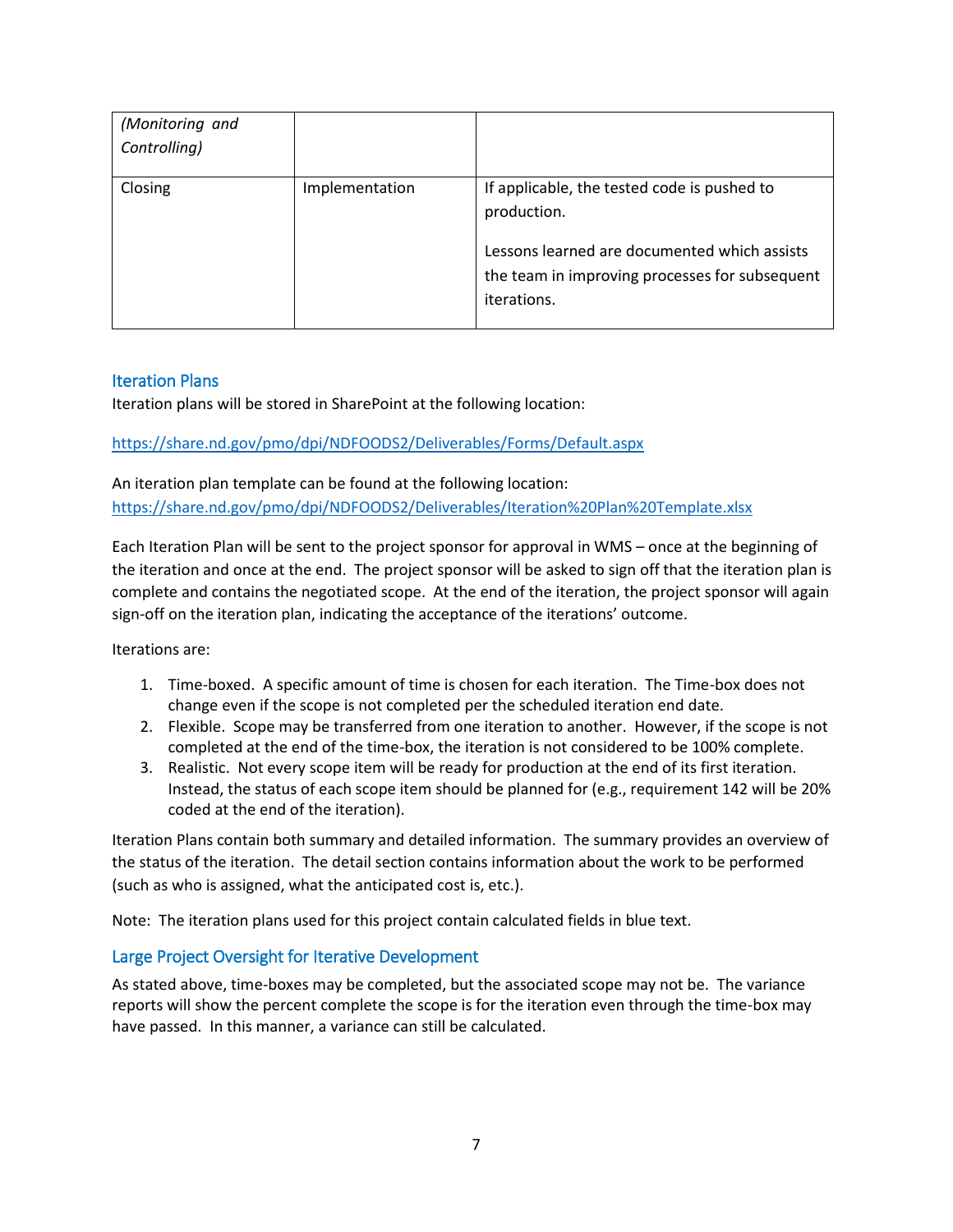## <span id="page-7-0"></span>3. WSI CAPS Program

## *Project Manager – Jennifer Kunz*

## <span id="page-7-1"></span>CAPS Approach

The CAPS program replaces core Workforce Safety and Insurance (WSI) business applications (Work Manager, Claims, and Policy systems) through an evolutionary approach. The user interface is incrementally re-faced into one system, CAPS.

There are 20 'Releases' (Projects) over several years, estimated at \$30M. Each Release is planned, baselined, managed, and closed as a 'major IT project' (each is approx. 6-10 months and \$1-2M). Each Release delivers functionality into Production.

The primary project manager is with ITD. ServiceLogix provides the leadership and team for the application re-facing alongside WSI staff. The infrastructure is hosted and supported by ITD.



<span id="page-7-2"></span>How Agile Practices are applied to the CAPS Program

### *Foundation: The Release Plans (Product Roadmap)*

- The Release Plans are the roadmaps for each phase:
	- o Shared Components Re-facing (three Releases)
	- o Policy System Re-facing (six Releases)
	- o Claims System Re-facing (11 Releases)
- Use Cases for each Release are listed and ordered within the Release Plan, as well as the highlevel Sprint Plans.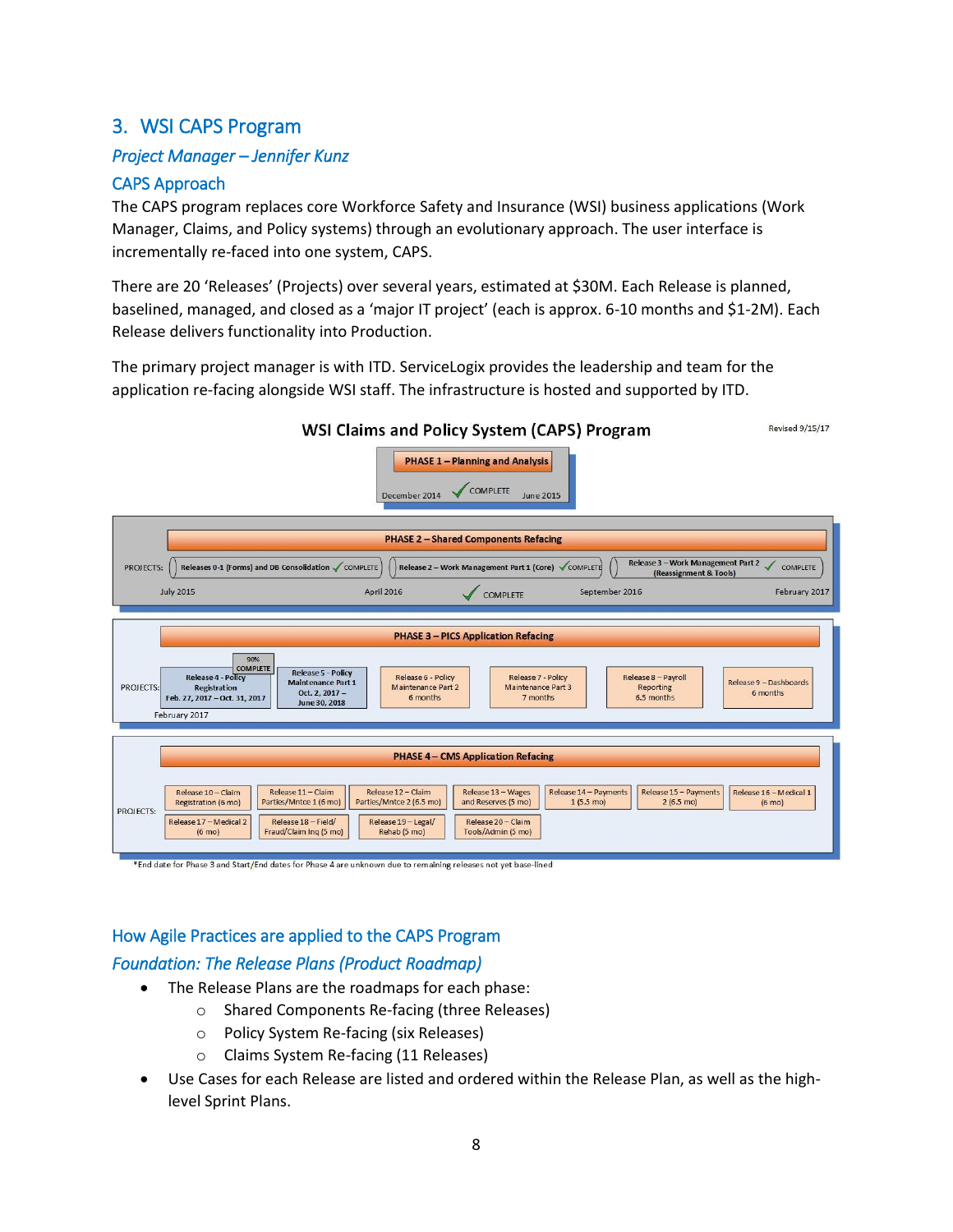## *Overview of a Typical Release/Project*

Planning

- Release planning begins while the current release is underway, led by the primary PM
- The Release Plan is the basis for scope
- The team develops a sprint summary plan, baseline schedule, budget, and updates to the overall Program Plan
- A new amendment and SOW is developed with ServiceLogix for the release, as well as other procurement revisions
- The ESC approves all planning documents for the release; the Iterative Start-up Report is submitted to LITC
- The development team begins prototyping while the current release is nearing completion
- The Release is kicked off within a week of go-live of the previous release

### Execution

- Each Release is comprised of two-week sprints which break major project activities in welldefined, manageable portions of work
- Each sprint has a kickoff with team sprint planning; effort hours are estimated for each task
	- ServiceLogix PM leads daily 15-30-minute Scrum meetings
		- $\circ$  Each team member reports what they accomplished yesterday and what's on their plate today; issues are discussed after Scrum

**Revised 11/15/17** 

- $\circ$  A Burn-down chart is calculated daily, showing effort remaining against time
- The Planning Team (Primary PM, Agency/Vendor PM's, Sponsor, other key WSI Managers)
	- $\circ$  Meet weekly to review status of the current release and plan the upcoming release
- Code refactoring, prototyping, and requirements/use case development are iterative activities up to user acceptance testing (UAT)



#### **WSI Claims and Policy System (CAPS)** Release 5 - Policy Maintenance Part 1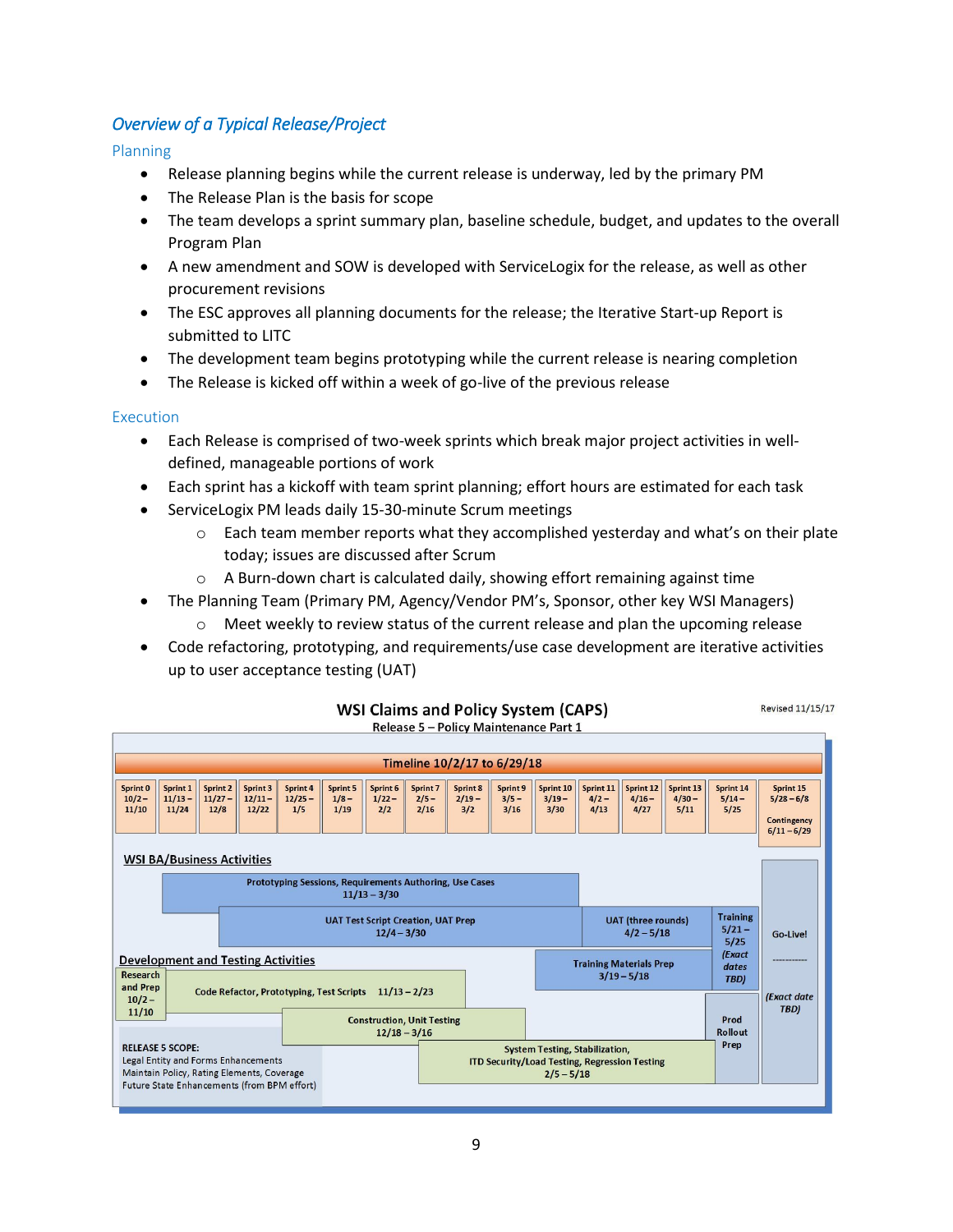### Go-Live and Closing

- At each release Go-Live, the new functionality is migrated to Production and previous functionality is no longer available in the legacy system
- CAPS connects to the legacy system, so the user continues to use older functionality for the majority of their work and uses CAPS for areas that have been re-faced
- Closing
	- $\circ$  Release Retrospective lessons learned are gathered from the main team (ServiceLogix PM), but Sprint Retrospectives are also performed throughout
	- o Project Closeout Primary PM develops the Post-Implementation Survey, Report, and Closeout Report

## <span id="page-9-0"></span>Best Practices and Lessons Learned

- State PM standards/practices can work well with this hybrid Waterfall-Scrum approach
- Vendor has solid processes throughout, including quality code development and configuration management approach
- Comprehensive QA and UAT Testing
- Solid requirements built through prototyping and comprehensive use cases
- Comprehensive tool for task, workflow, artifact, issue/CR/defect management ServiceLogix enCorps
- Weekly Tech Touch-base meetings between WSI, ITD, and ServiceLogix team members have been valuable
	- o Plan for and manage infrastructure, security, and hardware upgrades
	- o Strong architect presence on vendor team is important
- WSI Communications Team and SharePoint Team Site key communications to all agency staff

## <span id="page-9-1"></span>4. WSI Reports/BI Project

## *Project Manager – Jennifer Kunz*

The WSI Reporting Enhancements Project converted WSI transactional Oracle reports to Microsoft SQL Server Reporting Services (SSRS) and added various analytical reports for use with Microsoft Power BI. The benefits achieved include the migration from an unsupported version of Oracle Reports software and provision of business analytics to end users.

The method of project management used in this project is based on the PMBOK, ND project management standards, and some agile methods for the day-to-day project management of reports development and delivery:

• Reports requirements, development, testing, and delivery are estimated and implemented in two-week sprints. This cycle is represented in the chart below: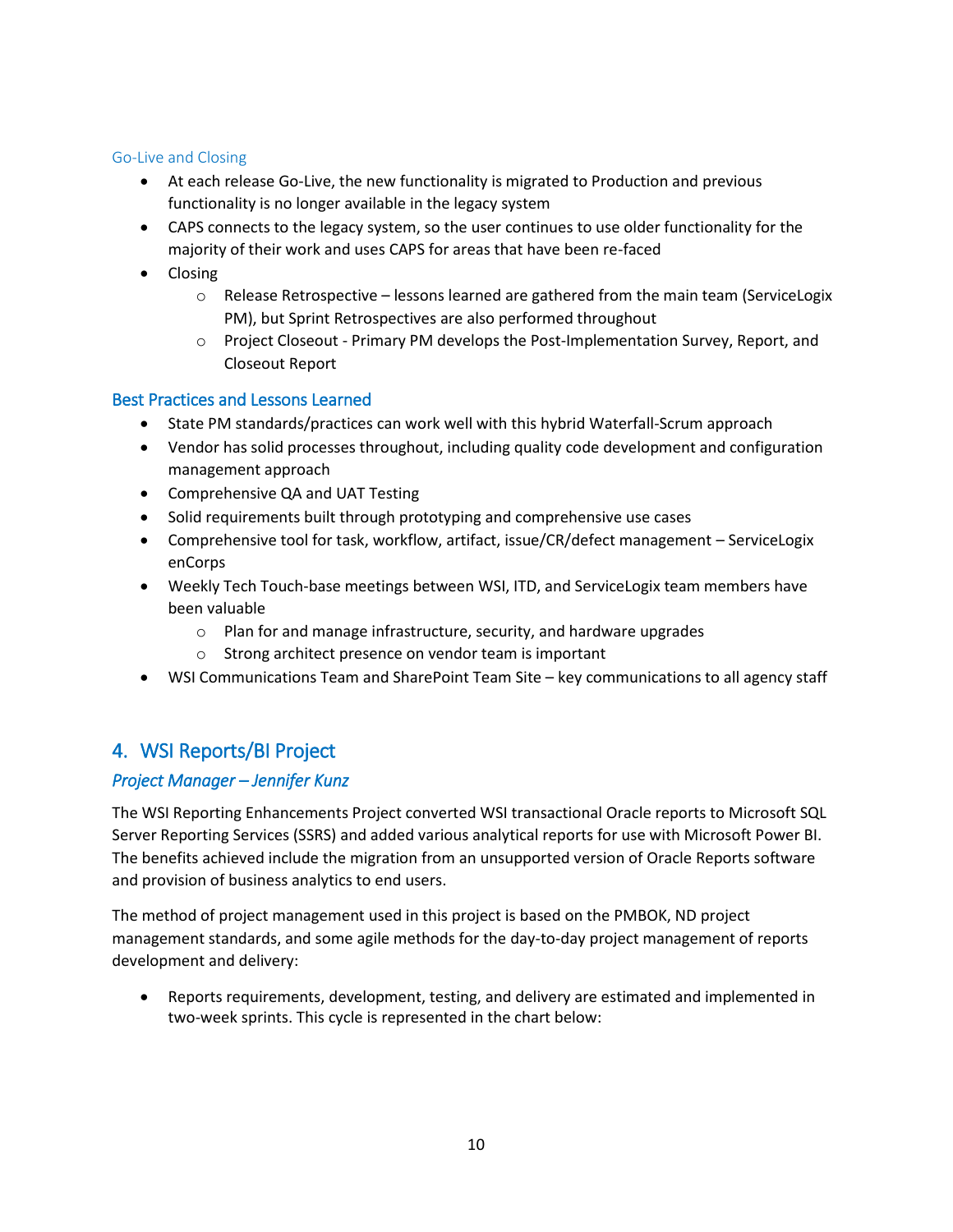

During the sprint planning sessions, the report developer and business analyst review each report and assign a point value based on the complexity of various factors. The combined point total equals the story points for the report conversion. Development velocity is tracked and measured based on the number of reports developed in the previous sprint.